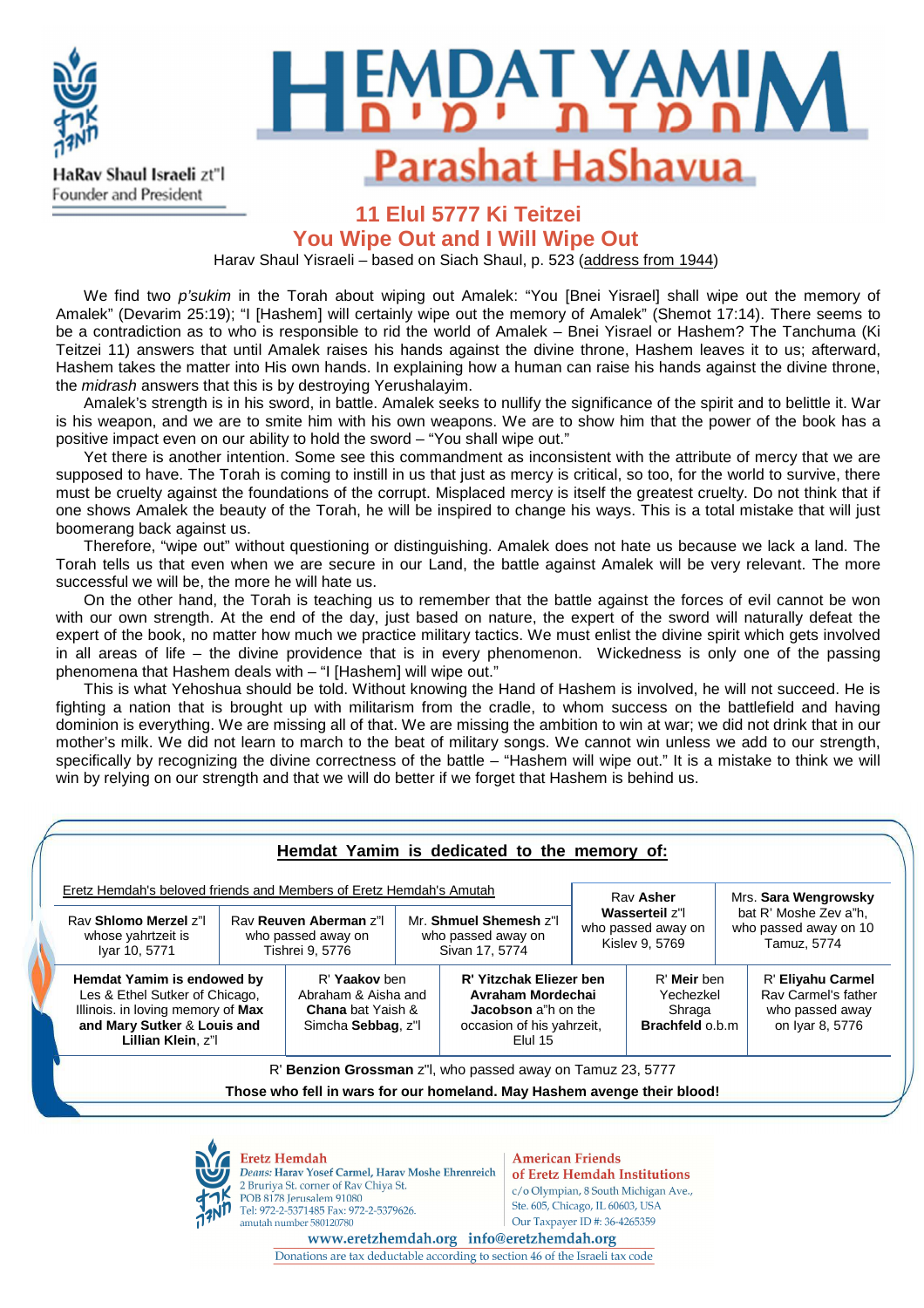# **Ask the Rabbi**



by Rav Daniel Mann

#### **Reflecting on a Socio-Religious Trend**

**Question:** I ask myself – What religious trends have I been noticing, both through questions received and by observation, and what is our reaction toward them?

**Answer:** There are crucial but obvious halachic and/or social issues in the forefront of rabbinic and community discussion. We do not consider this the correct forum to "throw our hat into the ring." However, there are many "harmless" new or expanded religious practices that are a sign of trends with common roots. Identifying those roots and considering a basic strategy toward them (there are different legitimate ones) help the community and the individual react deliberately to practices that have and will arise.

We will focus on the types of practices that have begun to arise by those who strive for healthy (not extreme) religious excellence. One trend is the use and pursuit of segulot. For example, over the last 10-20 years, the chatan, kalla and sandek have become among those before whom one is expected to line up to receive berachot like a Chassidishe Rebbe. (Previously, we simple people would bless the chatan and kalla.) Tzedaka organizations encourage donations because THE right holy people will daven THE best tefilla at The best place at THE best time for us. (Almost forgotten are the mitzva, the important cause, the steps to prevent needless overhead, etc.)

Another trend (which is not new, but is in some ways is intensified) is the focus on the individual. We are not talking about selfish people, as many are true ba'alei chesed and work for the community, who just want to do the "best thing." Here are a few examples of such practices that are new, picking up steam, or expanding to new communities: Breaking up a *minyan* so two aveilim can be chazan; a chazan using his own nusach in a shul with a set different nusach; asking for haftara semi-regularly during the year of aveilut; minyanim in which people come late, daven at their own speed without skipping, and thereby there is a questionable quorum for Shemoneh Esrei and chazarat hashatz.

Without going into the details of such specific issues, we see overlap between the trends. "I believe my nusach is better (for me), so the *tzibbur* should accommodate me." "I need to provide my parent with the most effective *illuv* neshama, so the shul should sacrifice to accommodate aveilim in ways not traditionally prescribed." "The Beit Yosef's angel said that skipping is detrimental, so we no longer follow the Shulchan Aruch's rules meant for a *minyan* to be a cohesive communal davening."

Our approach is that while proper balance is always important, the rule is that the needs and preferences of the tzibbur come before those of the individual (see Living the Halachic Process, I:H-3). In matters where diverging from community norms can cause discord, even when that outcome it is not obvious, the sugyot of the 4<sup>th</sup> perek of Pesachim are strictly against an individual's divergence. This is often even at the cost of religious preferences for the individual (see Mishna Berura 468:23). Furthermore, we believe (as often expressed beautifully by Rav Kook, including in Ein Ayah, Berachot 1:89) that the individual's avodat Hashem should be focused on improving the community's spiritual state. While the ultimate level of community is of Klal Yisrael, in one's personal life, his local community represents his klal. It is true that a community should be concerned about the feeling of fulfillment of individuals. However, it is more fundamental that the individual not allow the fine points of his personal quest, even for the apparent spiritual advantage of his departed parents, to compromise what is healthiest for the community. Some segulot are positive ... but when they do not impinge upon others.

Pursuing real Torah values, as set out by halacha, should define our practices. Of course, every issue that arises should be handled in a manner that seeks to avoid machloket. The community should remember this, but halacha says that the obligation to avoid machloket makes greater demands on the individual.





Do not hesitate to ask any question about Jewish life, Jewish tradition or Jewish law. **SEND NOW!**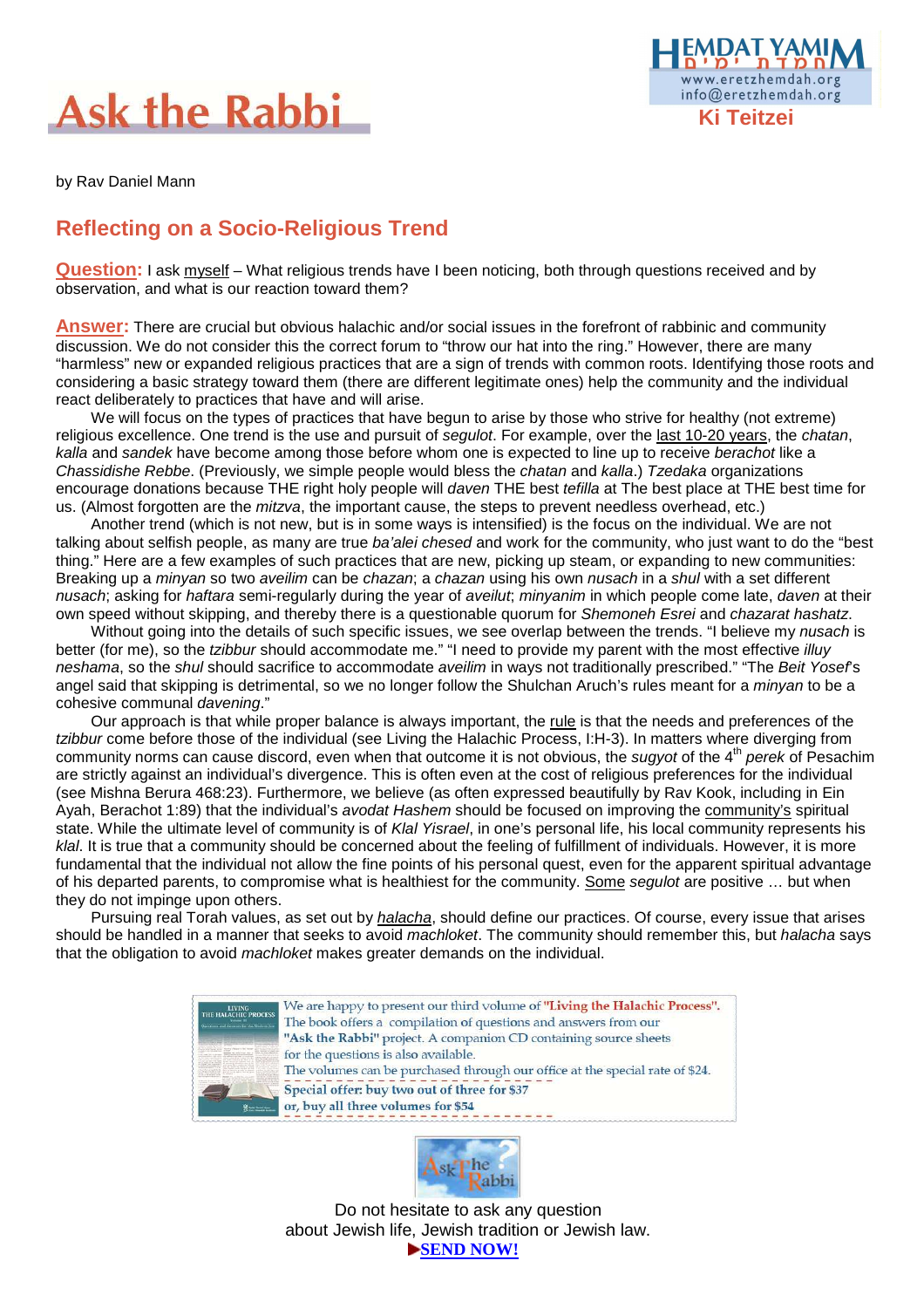

## in Ava

(from the writings of Harav Avraham Yitzchak Hakohen Kook, z.t.l)

#### **Perfection Near Leaders, Not of Leaders**

(condensed from Ein Ayah, Shabbat 5:41)

**Gemara:** Four people died due to the plot of the [biblical] snake (i.e., without sin), and these are the people: Binyamin, the son of Yaakov; Amram, the father of Moshe; Yishai, the father of David; and Kilav, the son of David.

**Ein Ayah:** The internal power of the historical developments of Israel and its historical completion certainly are without sin and flaw. This is as the pasuk says: "All of you is beautiful, my beloved, and there is no blemish in you" (Shir Hashirim 4:7). When the national "life" is being lived in actuality, there must be some involvement with sin, because that is the state of actual life, which cannot remain in "sterile laboratory conditions." However, the foundation of the activity and its general completing piece can represent absolute righteousness. For this reason, the last of the Tribes of Israel, "the tribes of Hashem, who give testament to Israel" (Tehillim 122:4), Binyanim, the son of Yaakov, could be without sin. As the one who completed the unit that formed the nation, Binyamin did not sin and was affected by sin only in order to set boundaries for the extent of righteousness.

The source for the situation of an actual nation that has special innate characteristics cannot be typified by absolute spiritual cleanliness. To the contrary, the good needs to come from the depth of the evil. "On the other side of the river did your forefathers live for a long time … and they worshipped other gods" (Yehoshua 24:2). "From a distant place, Hashem drew you close" (Zohar, Emor 98:2). However, at a later stage, when it comes to the internal workings of the Torah, we have to make a distinction. In the actual world of activity, there will always be some element of sin lurking around, even taking hold on the transmitter of the Torah, Moshe Rabbeinu, as the pasuk says: "They became agitated at The Waters of Discord, and bad happened to Moshe because of them" (Tehillim 106:32). However, at the source from which Moshe came, before he came into being, there was absolute goodness in Moshe's father, Amram. Amram's only limitation was that he was affected by the universal impact of the snake.

The same is true of the Household of David, which gives the complete character to the nation. There is a perfect goodness that is embedded in the household's essence. Even though when the kingdom operated, it was not possible to exclude elements of evil in the energies that surround the post of the king, its root was totally good. This came about through Yishai, the father of David.

As we have discussed, while the goal of the Kingdom of the House of David was certainly to embrace the highest possible goodness, this goal cannot be reached until the time of the End of Days. This eventual perfection was hinted to us by the sapling that emerged from David, who reached a level of perfection in action and thought. Kilav, the son of David, was able to overcome all the shortcomings that must exist when a kingdom operates in a world of activity that is full of pitfalls. About Kilav, it was said: "My son, you are wise, and it makes my heart happy, and I will be able to respond to those who curse me" (Mishlei 27:11). Kilav had the spiritual form of the House of David in a complete theoretical manner, one which will take over in practice only in the Days to Come. This is the complete image of David, which Hashem is destined to establish, as it says: "And David, my servant, will be the leader forever" (Yechezkel 37:25).



#### **Tzofnat Yeshayahu-Rabbi Yosef Carmel**

The Prophet Yeshayahu performed in one of the most stormy and dramatic periods of the Israeli nation's life, a period of anticipation for the Messiah that was broken by a terrible earthquake, and also caused a spiritual and political upheaval. The light at the end of the tunnel shone again only in the days of Chizkiyah.

"Tzofnat Yeshayahu – from Uziya to Ahaz" introduces us to three kings who stood at this crossroad in our nation's history: Uziya, a king who seeked God but was stricken with leprosy because of his sin; Yotam, the most righteous king in the history of our people; And Ahaz, the king who knew God but did not believe in His providence.

In his commentary on the prophecies of Yeshayahu, Rabbi Yosef Carmel, Head of the Eretz Hemdah-Gazit rabbinical court and a disciple of Rabbi Shaul Israeli zt"l, clings to the words of Hazal, our sages, and to the commentaries of the Rishonim, the great Jewish scholars of the middle ages, and offers a fascinating way to study Tanach. This reading attempts to explain the Divine Plan in this difficult period and to clarify fundamental issues in faith. Tzofnat Yeshayahu reveals to the reader the meaning of the prophecies in the context of the prophet's generation and their relevance to our generation. **Buy Now**